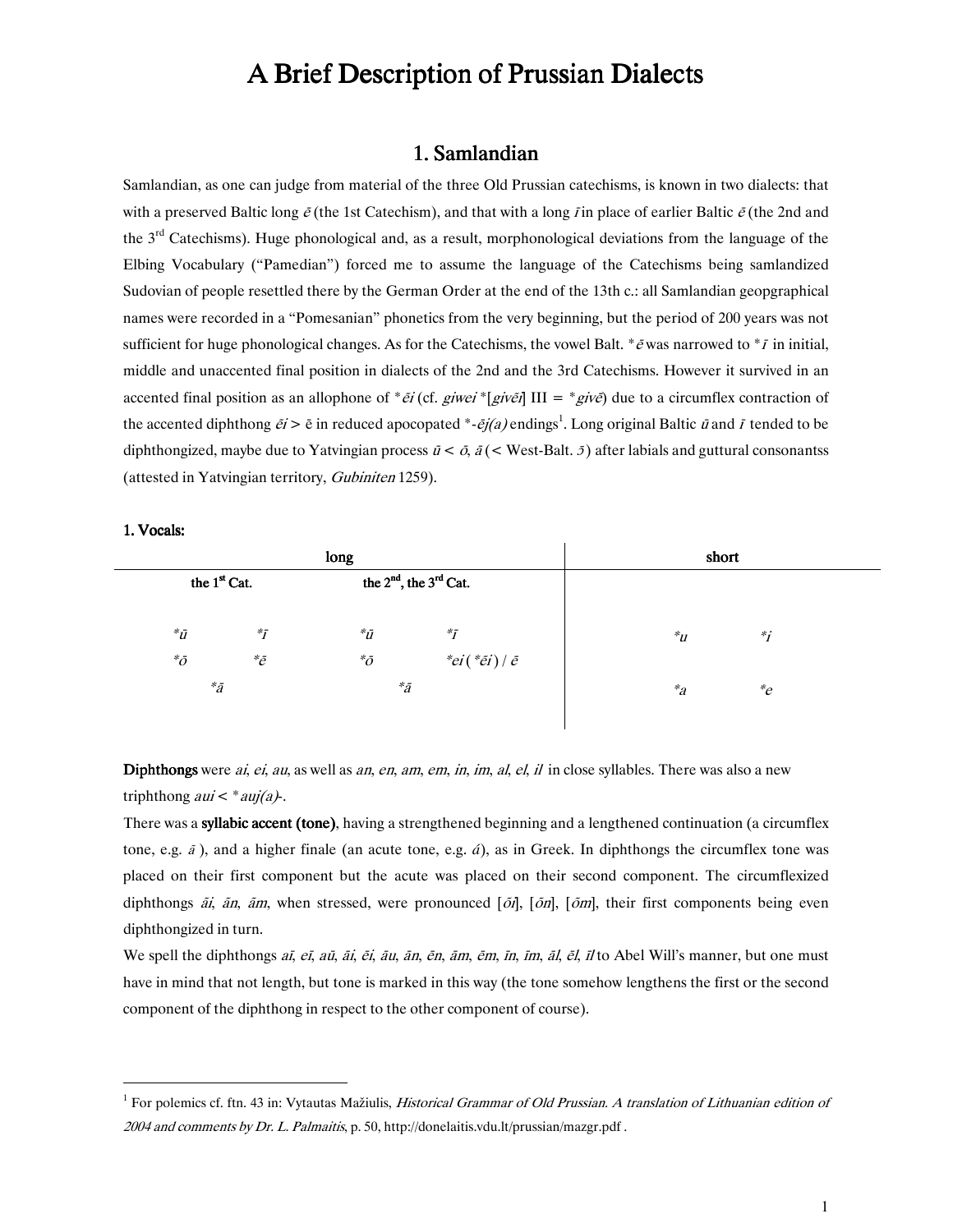#### 2. Consonants:

Labial stops  $b, p$ , labial resonant m, bilabial resonant w.

Dental stops  $d$ ,  $t$ , dental resonant  $n$ .

Guttural stops g, k.

Sibilants s, z, and (probably rustling-hissing alveolo-palatals) s, z (cf. German spellings schan \*[san] vs. līse \*[*līźa*], cf. also Pomesanian E *crausios* \*[*krauś'ōs*] < \**krausjōs*)<sup>2</sup>.

Linguovelar *r*, palatal linguolateral *I* (cf. III *kaulei / kaulan / kaūlins*, cf. also Pomesanian E *keleranco* \*[kel'arankō], ladis \*[l'ed<sup>i</sup>s], with a Lithuanian-like open e after a palatal (cf. wargien \*[var<sup>j</sup>an] vs. gertistian \* [gertist<sup>i</sup>an])<sup>3</sup>.

Palatal resonant *j*.

Spelling of the Catechisms demonstrates a very strong positional **palatalization** in Samlandian (cf. numerous variations e.g. -tian / -tien / -tin or 3 pers. praes. getde / gietdi. Due to strong palatalization a broad short e became neutralized with a in all positions except initial (similarly to Lithuanian). Thus a phonological opposition of palatal and non-palatal consonants in dialects of the Catechisms  $(b-b', p-p', m-m', w-w', d-d', t-t', g-g', k-k'$ ,  $n-n'$ ,  $r-r'$ ) was possible (minimal pairs not examined) except palatal *I* (see above) and *j*.

An instance *tlāku* shows that the compositions *dl, tl* were preserved in dialects of the Catechisms.

#### 3. Derivation (Pomesanian Elbing Vocabulary, E, and other sources also used):

A stem may be thematic (with a historical vowel  $a/c$  before an ending), or athematic (i.e. without this "theme"). A suf.  $-j(a)$  was used to derive substantives from nouns and verbs: E seamis \*[ze imis ] = Saml. \* ze imis  $\leftarrow$ \* zeimō, E boadis \* [bɔ̄dīs], Saml. \* bādis  $\leftarrow$  (em)-badd-(ussisi).

With a suf.  $\text{-}init(a)$  /-en $\text{rk}(a)$  substantives meaning "possessor of a feature" were derived from other substantives

and verbs (E *balgniniks*  $\leftarrow$  *balgnan, medenix*  $\leftarrow$  *median*).

A suf. -ik(a)- with a thematic vowel a derived agent nouns from infinitives (E schuwikis, Saml. \* šūwiks  $\leftarrow$  \* šūt: here and further the letter 's' is used traditionally for theoretical sound  $\zeta$ , see above), as ell as to mark male animals in respect to basic feminine appellative (E *lonix* = \**loniks*  $\leftarrow$  \**loni*), or to derive substantives from adjectives (swintickens, sg. \* swintiks  $\leftarrow$  swints). Sometimes it may be met as an archaic diminutive suffix (E kuliks, III gannikan).

For diminutives a suf. *-īka* was widely used (*bratrīkai*). There were also diminutive forms with a suf. *-uk(a)-*(sometimes used to derive a name of a male animal from that of a female animal, cf. E wosux  $\leftarrow$  wosee), as well as with the suffixes -uz'(a)-/-uzē- (geguse), -el- (E patowelis  $\leftarrow$  towis).

A suf. -ist'(a)- derived neuter gender diminutives from names of young animals (E gertistian).

Suf.  $-in(a)$ , \*-ilja- were used to derive masculine names of animals (E *awins*), insects (E *sirsilis*) from substantives.

A suf. -il(a)- was used to derive masculine agent nouns from verbs (Doc Waidel = \*waidils  $\leftarrow$  \*waid-).

 $\overline{a}$ 

 $2^2$  Baltistica 45(1), 2010, 137–138.

<sup>&</sup>lt;sup>3</sup> Old Prussian Written Monuments: Texts with facsimile and transliteration, reconstruction and comments. / Bibliotheca Clossiana, Lingua Borussica Vetus, II. Lithuanians' World Center for Advancement of Culture, Science and Education. Kaunas 2007, p. 209, ftn. 4.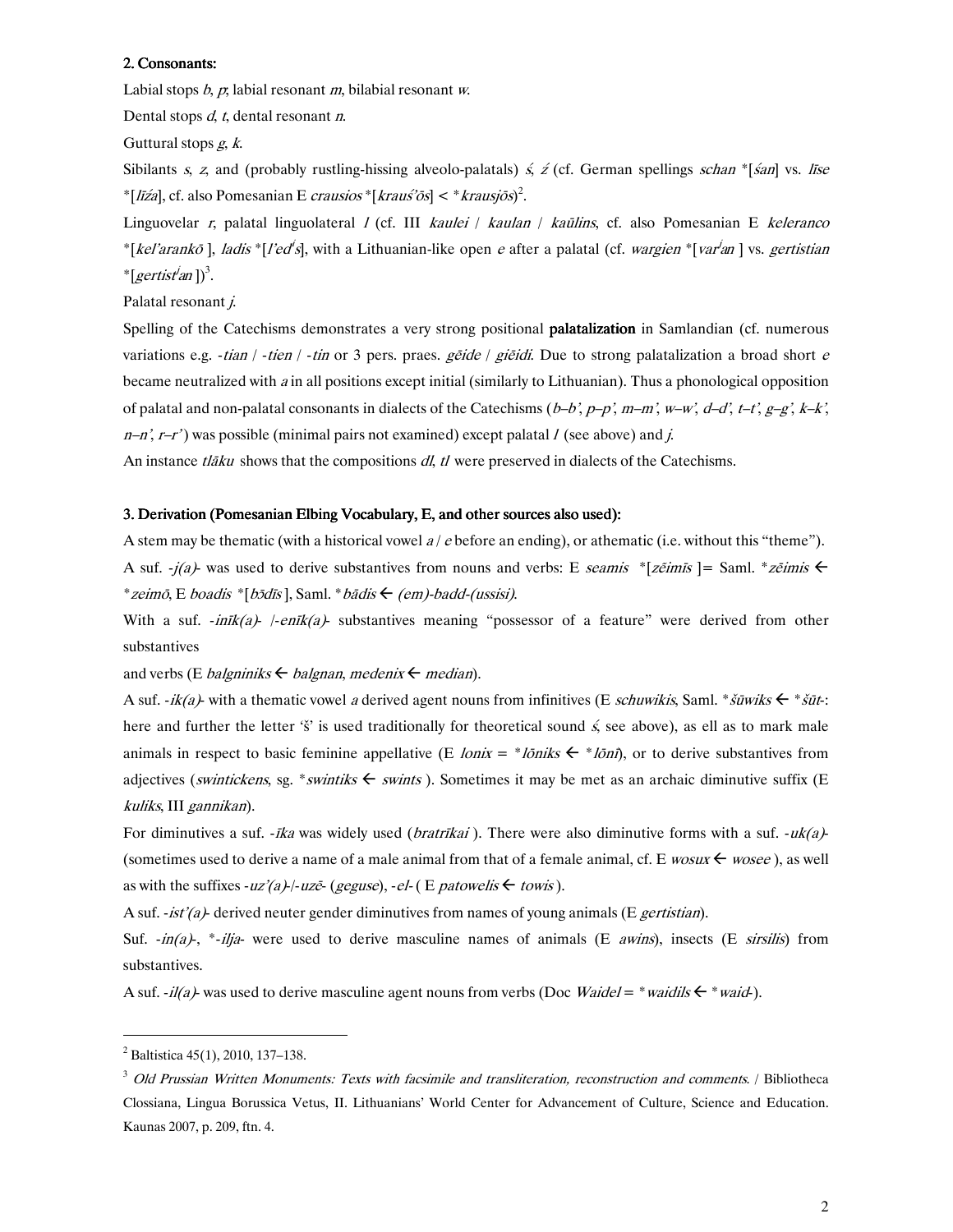Suf. -tāj(a)-, \*-ēj(a)-, -ij(a)- were used to derive agent nouns from verbs and nouns (E artoys  $\epsilon$  \* ar-, E gewineis  $=$  \* gewines is  $=$  Saml. \* gewines  $\leftarrow$  \* gewin-, E medies  $=$  \* medis, gen. \* medias  $\leftarrow$  \* med'-5t-).

A suf. -*eíla-, -eílē, -aílē* was used to derive substantives from nouns (E *crupeyle, scritayle*  $\leftarrow$  \* *skrita*-).

A suf. -ini/-inja- was used to derive feminine substantives from masculine substantives (E *lūdini*  $\leftarrow$  *lūdis*).

A suf. -ain(a)- was used to derive adjectives from nouns (substantivized E *denayno*  $\leftarrow$  *deinan*: the quality ay, not  $*$ *oy*, points to an acute tone on the second component of the diphthong).

A suf. -in(a)- was used to derive adjectives from substantives (*deininan*  $\leftarrow$  *deinan*) and verbs (*lankinan*).

A suf. -  $i$ st(a) was used to derive adjectives from adjectives (*kailust*  $\leftarrow$  *kail-s*).

Suf.  $-ew(a)$ ,  $-w(a)$ ,  $*-aw(a)$ ,  $*-awa$  were used to derive adjectives (later substantivized) from other adjectives (garrewingi, drūcktaw  $\leftarrow$  drūktai, \* drūkts, E gabawo  $\leftarrow$  \* geb-).

A suf.  $-m(a)$  was used to derive ordinal numbers from cardinal numbers (septimas).

Suf.  $\frac{im(a)}{m}$ ,  $\frac{im(a)}{m}$ ,  $\frac{im(a)}{m}$  were used to derive adjectives from other adjectives (*aucktimm-iskū*, Doc Auctume  $\leftarrow^*$  aukt-, aucktai-, -tickrōms  $\leftarrow$  tickra).

A complex suf. -*min(a)*- was used to derive ability adjectives from verbs (*enimumne* = \**enima-mina*  $\leftarrow$  *en-im*-). An archaic suf. -(j)es- derived adjective and adverb comparatives from adjectives (*muisieson* =  $*$ *mũisesan* < \**mais-es*). Its variant suf. -*(j)isja-/-isi*- was used to derive adjective and adverb comparatives from stems: -a (maldaisins < \* malda-jis-), -i(tālis), \*-au/-u(tauwyschies < \* tauwjisjas, \* gilu-isi-s), or zero (tūls < \* tūl-isi).

A particle ukawas used to derive superlatives from adjectives (ucka isarwiskai).

A suf. - $\bar{a}t/a$  was used to derive quality adjectives, sometimes later substantivized, from substantives (*deiwūtai*  $\leftarrow$  deiws).

A suf. -ingja- < -inga- (later Saml. -ingja-) was widely used to derive adjectives (possibly substantivized) from nouns (E *ragingis*  $\leftarrow$  *ragis*).

A suf. -isk(a)- was used to derive adjectives from nouns (*prūsiskan*, *deiwūtiskan*).

Adjectives with the suffix fem. \*-iska could be substantivized in an abstract meaning (labbisku).

With suf. \*-*ista*, \*-*ibe* abstract substantives were derived from concrete substantives (E cristionisto, pagonbe).

A complex suf. \*-*ūnē* was used to derive abstract substantives from adjectives (acc. *maldūnin* < nom.\**maldūnē*).

A complex suf. \*- $\bar{a}n\bar{e}$  was used to derive abstract substantives from verbs (E *medione* < \* *medj-5*).

A suf. -  $\bar{a}$  was used to derive nouns from verbs (E corto  $\lt^*$  kurt-, E stroio  $\lt^*$  stru-/ strau-).

A suf.-aga was used to derive substantives with a concretized meaning from other substantives (E karvago  $\leftarrow$ *kragis* = \**karis*), but a suf. -*iga* was used to derive substantives meaning instruments from verbs (*wedigo*).

 $-t(a)$  resp.  $-t\bar{a}$  was a suffix used in primarily derived ordinal numerals (kettwirts) and passive past participles (enimts) as in all Baltic and Slavic languages. Besides that, it was used to derive later substantivized adjectives (E meltan = \*miltan) and other adjectives from verbs ( $\epsilon$  \*mil-/\*mel-/\*mal-; aucktai-, \*aukta- $\epsilon$  \*aug-).

A suf. -*etã* /-atã was used to derived substantives (sometimes abstract substantives) from nouns (E *bruneto*  $\leftarrow$ \* brūn-, giwato  $\leftarrow$  gijwan).

A "participle" athematic suf.  $-(e)$ nt-was used to derive substantives from verbs and substantives (as early as in West-Baltic or Proto-Baltic): E dantis, smunents.

A suf.  $-ut'(a)$  was used to derive substantives with a concretized meaning (*nagutis*).

A suf. \*-*aitā* was used to derive substantives with a a collective meaning from nouns (sliwaytos).

A suf. \*-ija- was used to derive substantives with a collective meaning from other substantives (Top Warnye, Warnien 1341 = Warn-ij $\delta \in E$  warne).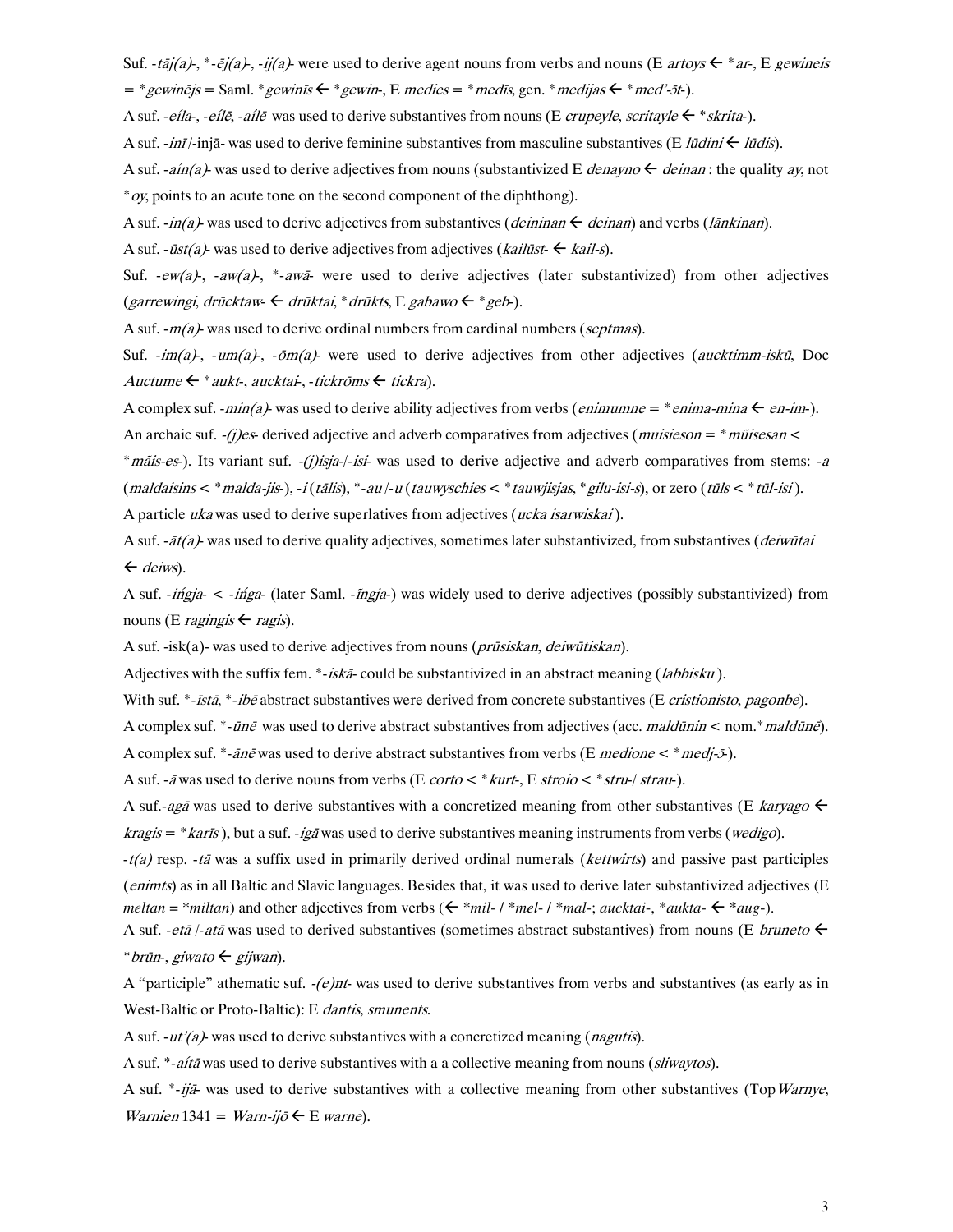A complex suf. - *ewja*- was used to derive names of profession from verbs (*mukinewis*  $\leftarrow$  *mukin-t*).

A suf. - wā was used to derive names of space or places (Top Siddau - Seduwo 1419).

Suf.  $-l\bar{e}$ ,  $-w\bar{a}$  were used to derive substantives from infinitives; these substantives meant a product of an action  $(\textit{peisälei} \leftarrow \textit{peisä-ton}, E \textit{stolwo} = \textit{scolwo} \leftarrow \textit{*skel}).$ 

Athematic *i*-stem suf. -ti- and -sti- were used to derive names of tools from verbs (*pagaptis*, \**krumpstis*).

Suf. -tl-, \*-ulē, -ūn(a)- were used to derive names of tools from verbs (*piuclan, wadule, malunis*).

A suf.  $-t(u)w\bar{e}$ ,  $-t(u)w(a)$  was used to derive names of tools or means to do smth. from verbs (E *schutuan*).

A suf. -*eín(a)*- was used to derive substantives meaning a place for what was meant by a substantive from which they were derived (E seweynis =  $*$  suweins).

Suf. - snā/ - sen(ja)- was used to derive names of action from corresponding verbs (etwerpsnā, bousennis).

A suf. - $\bar{a}$  (inf. - $\bar{a}$ -) was used together with the full grade of the root vowel to derive causative verbs from other verbs (*lāiku, laikūt ← lik-t-, polīnka*).

A suf. -  $\bar{a}$  (inf. -  $\bar{I}$ ) was used to derive verbs from adjectives (*giwa*, *gīwu*  $\leftarrow$  *gijwans*).

Suf. - ija- was used to derive verbs from nouns ( $grīki si < grīkas$ ).

Suf. -  $\vec{a}$ ja-, -  $\vec{e}$ ja- were used to derive verbs (iteratives among them) from verbs and nouns (*dwigubbū*, *dwibugūt*  $\leftarrow$ \* dwigubs, druwē, druwīt  $\leftarrow$  drūwis).

A suf.  $-in(a)$  was used to derive causative verbs and iteratives (often with the full grade of the root vowel) from verbs and nouns (*swintina*, *swintint*  $\leftarrow$  *swints*).

A suf. - *ina*- was used to derive names of dwellers from the names of places of dwelling (*kaimīnan*  $\leftarrow$  E *caymis*).

A suf. -al was used for (quasi-) onomatopoetic derivation of names of birds (E \* *parpolis*, E gegalis, E penpalo). Suf.  $-\bar{a}l\bar{e}$  was used to derive characteristics for living beings, mostly animals (E gramboale).

Suf. -an(a)-, -āim(a)-, -aūt(a)-, -aín(ja)-, -eíkā, -eín(ja)-, -en(ja)-, -sa were used to derive characteristics for masculine persons from verbs (Pers Diwanus, Candeym, Gedaucz, Begayne, Jodeyko, Cropeyns, Dargenne, Lixa).

Suf. -*ītja-, -ita-, -etā |-ētā, -elja-|-elē, -ul-, -aíta-, -aínja-, -eína-, -inā, -ānā |-ānē, -ijā, -āja-, -istja-, -men- were used* to derive geographical names (Top Sirgite, Wusiniz, Algetos, Labelles, Aucul, Wangayten, Alkayne, Golteynis, Spandyno, Kympone, Warnye, Laxdogen, Perwangsten, Gilmen).

#### 4. Pronouns and their declension (here and further a mixed German-Latvian-type orthography is used):

|                | 1 pers. sg.    | 2 pers. sg.    | 3 pers. refl. |
|----------------|----------------|----------------|---------------|
| $(1)$ Nom      | as / es        | tū             |               |
| $(2)$ Gen      | maise          | twaise         | swaise        |
| $(3)$ Dat      | mennei, mi     | tebbei, ti     | sebbei, si    |
| $(4)$ Acc      | men / min / mi | ten / tin / ti | $\sin / \sin$ |
|                | 1 pers. pl.    | 2 pers. pl.    |               |
| $\mathcal{I}$  | mes            | jūs            |               |
| $\overline{2}$ | nūse           | jūse           |               |
| $\mathfrak{Z}$ | nūmans         | jūmans         |               |
| $\overline{4}$ | mans           | wans           |               |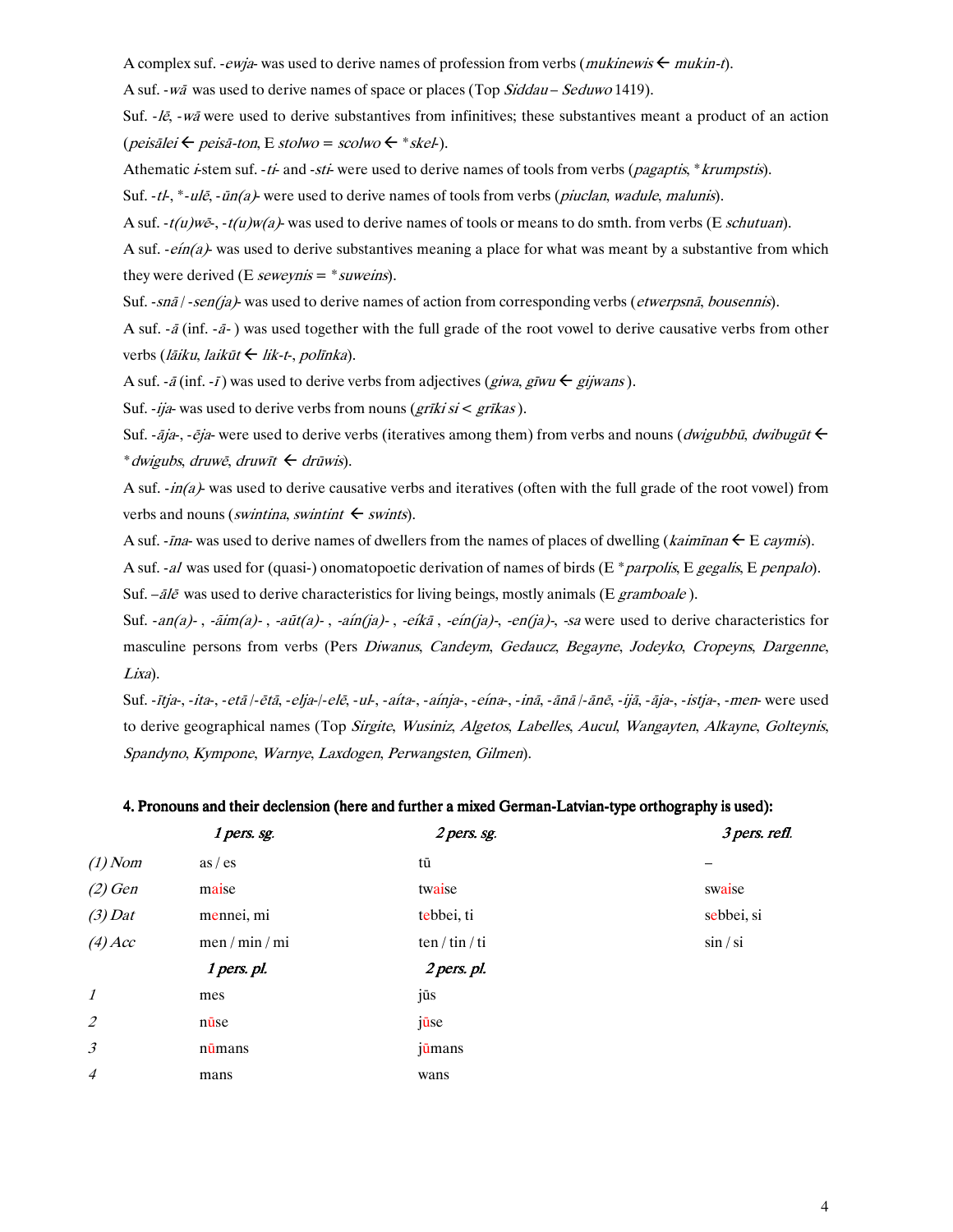|                             | 1 pers. sg. possess.sg.                    | 2 pers. sg. possess.            | 3 pers. possess                  |
|-----------------------------|--------------------------------------------|---------------------------------|----------------------------------|
| 1                           | maise / majs, majā, majjan                 | twaise / twajs, twajā, twajjan  | swaise / swajs, swajā, swajjan   |
| $\mathcal{Z}_{\mathcal{C}}$ | maise, majjas, maises, maise               | twaise, twajjas, twaises, twase | swaise, swajjas, swaises, swaise |
| 3                           | majasmu, majjasei, majasmu                 | twajasmu, twajjasei. twajasmu   | swajasmu, swajjasei, swajasmu    |
| 4                           | majjan                                     | twajjan                         | swajjan                          |
|                             | pl.                                        | pl.                             |                                  |
| 1                           | majāi, majjas, majāi                       | twajāi, twajjas, twajāi         |                                  |
| $\mathcal{Z}_{\mathcal{C}}$ | maisan                                     | twaisan                         |                                  |
| 3                           | majammans, majāmans                        | twajammans, twajamans           |                                  |
| 4                           | majjans                                    | twajjans                        |                                  |
|                             | 1 pers. pl. possess. sg.                   | 2 pers. pl. possess. sg.        |                                  |
| 1                           | $n\bar{u}$ se / $n\bar{u}$ ss, nusā, nūsan | jūse / jūss, jusā, jūsan        |                                  |
| $\mathcal{Z}_{\mathcal{C}}$ | nūse, nūses, nūse                          | jūse, jūses, jūse               |                                  |
| 3                           | nūsmu, nūsei, nūsmu                        | jūsmu, jūsei, jūsmu             |                                  |
| 4                           | nūsans                                     | jūsans                          |                                  |
|                             | pl.                                        | pl.                             | pl.                              |
| 1                           | nusāi, nūsas, nusāi                        | jusāi, jūsas, jusāi             | swajāi, swajjas, swajāi          |
| $\mathcal{Z}_{\mathcal{C}}$ | nusēisan                                   | juseisan                        | swaisan                          |
| 3                           | nūsamas, nusāmans,                         | jūsamans, jusāmans, jusammans   | swajeimans                       |
| 4                           | nūsans                                     | jūsans                          | swajans                          |
| 5                           |                                            |                                 |                                  |
|                             | dem. sg. masc.                             | dem. sg. fem.                   | dem. sg. neutr.                  |
| 1                           | tāns / šis                                 | tenā, šī                        | tennan, šin                      |
| $\mathcal{Z}_{\mathcal{C}}$ | tenesse, šisse                             | tenesses, šisses                | tenesse, šisse                   |
| 3                           | tenesmu, šismu                             | tenessei, šissei                | tenesmu, šismu                   |
| 4                           | tennan, šin                                | tennan, šan                     | tennan, šin                      |
|                             | dem. pl. masc.                             | dem. pl. fem.                   | dem. pl. neutr.                  |
| 1                           | tenēi, šāi                                 | tennas, šās                     | tenēi, šāi                       |
| $\mathcal{Z}_{\mathcal{C}}$ | tenēisan, šēisan                           | tenēisan, šēisan                | tenēisan, šēisan                 |
|                             |                                            |                                 |                                  |

ten<del>ē</del>imans, š<del>ē</del>imans

tennans, šans

3 tenēimans, šēimans

4 tennans, šins

ten<del>ē</del>imans, š<del>ē</del>imans

tennans, šins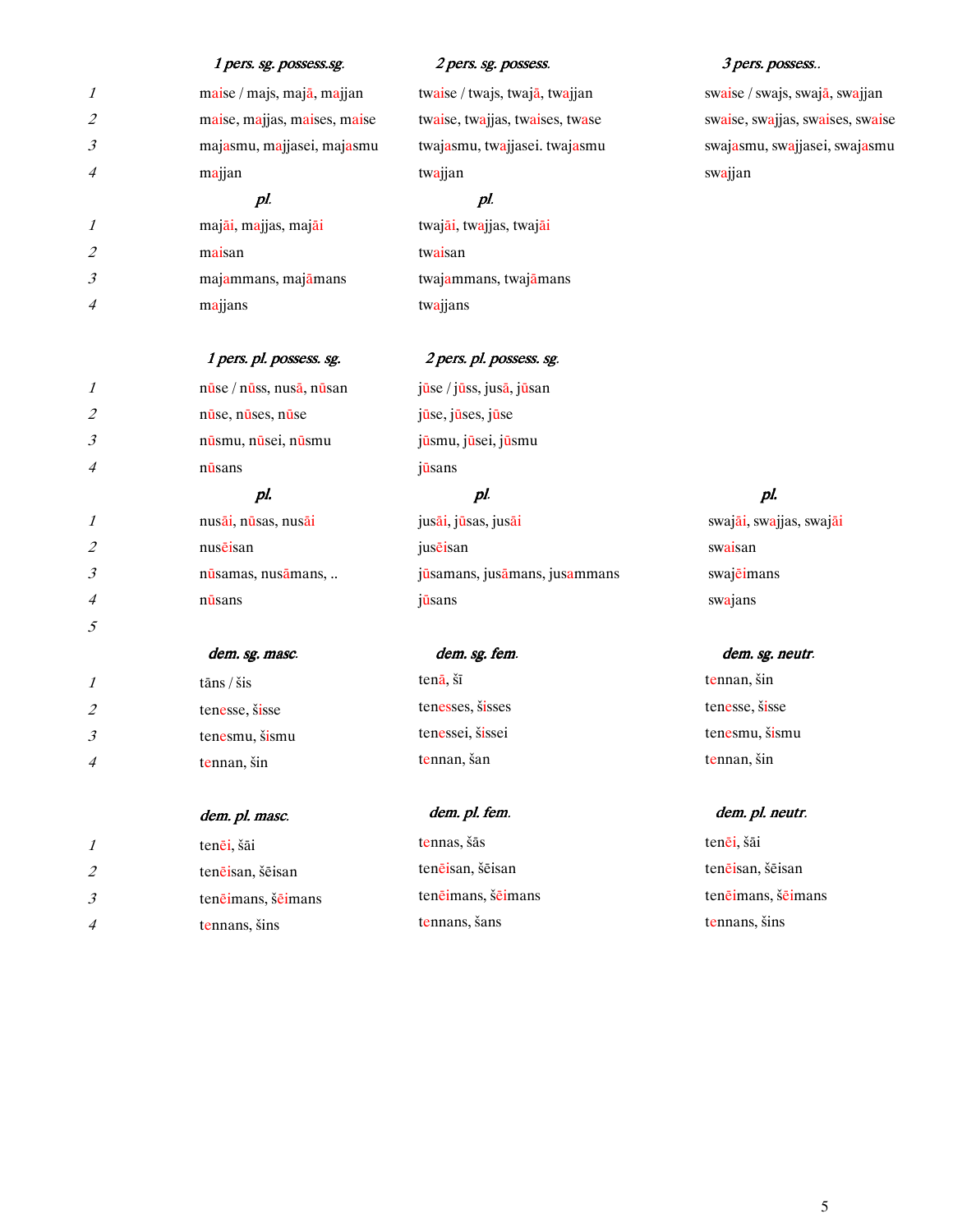#### 5. Adjactives and their declension:

|                           | aj. sg. masc.          | aj. sg. fem.       | aj. sg. neutr.         |
|---------------------------|------------------------|--------------------|------------------------|
| $\boldsymbol{\mathit{1}}$ | labs, arwis            | labā, arwi         | labban, arwi           |
| $\overline{2}$            | labbas, arwias         | labbas, arwjas     | labbas, arwias         |
| $\mathfrak{Z}$            | labasmu, arwismu       | labbai, arwjai     | labasmu, arwismu       |
| $\overline{4}$            | labban, arwin          | labban, arwjan     | labban, arwi           |
|                           |                        |                    |                        |
|                           | aj. pl. masc.          | aj. pl. fem.       | aj. pl. neutr.         |
| $\boldsymbol{\mathit{1}}$ | labāi / nawwai, arwjai | labbas, arwjas     | labāi / nawwai, arwjai |
| $\overline{2}$            | labban, arwin          | labban, arwin      | labban, arwin          |
| $\mathfrak{Z}$            | labammans, arwimans    | labāmans, arwimans | labammans, arwimans    |

### 6. Substantives (neutra pl. as oxyton collectiva<sup>4</sup>, contamination of palatal stems in accustives and genitive

plural):

|                           | a-stem sg.                                         | ā-stem sg.         |             | ja-stem sg.                        |            | jā-stem sg.                                 | ë-stem sg.                                     |
|---------------------------|----------------------------------------------------|--------------------|-------------|------------------------------------|------------|---------------------------------------------|------------------------------------------------|
| $\boldsymbol{\mathit{1}}$ | wirs, buttan                                       | mūsā, genā         |             | kūgis                              | marti      |                                             | appi                                           |
| 2                         | wiras, buttas                                      | mūsas, gennas      |             | kūģas                              | mārțas     |                                             | appis                                          |
| 3                         | wīru, buttu                                        | mūsai, gennai      |             | kūģu                               | mārțai     |                                             | appei                                          |
| 4                         | wiran, buttan                                      | mūsan, gennan      |             | kūgin / kūģan = - gen <sup>5</sup> |            | mārtin / mārțan = - ten                     | appin / appen=app <sup>j</sup> an              |
|                           | a-stem pl.                                         | ā-stem pl.         |             | a-stem pl.                         |            | jā-stem pl.                                 | ē-stem pl.                                     |
| $\mathcal{I}$             | wīrai / butāi                                      | mūsas, gennas      |             | kūģai                              | mārțas     |                                             | appis                                          |
| $\overline{\mathcal{L}}$  | $\frac{1}{\sqrt{2}}$ wiran / buttan                | mūsan, gennan      |             | kūgin <sup>6</sup> /kūģan=-gen     |            | mārtin / mārțan = - ten                     | appin / appen=app <sup>j</sup> an              |
| 3                         | wiramans, butammans                                | mūsamans, genāmans |             | kūģamans                           |            | marțāmans                                   | appimans                                       |
| 4                         | wirans, buttans                                    | mūsans, gennans    |             | kūgins / kūģans = - gens           |            | $m\bar{a}$ rtins / $m\bar{a}$ rtans = -tens | appins / appens=app <sup>J</sup> ans           |
|                           | <i>i-stem sg.</i>                                  |                    | u-stem sg.  |                                    |            | Cons.-stem sg.                              |                                                |
| 1                         | klītis, aks                                        |                    | sūns, meddu |                                    | dānts      |                                             | mūti                                           |
| $\overline{\mathcal{L}}$  | klītis, akkis                                      |                    |             | sūnus, meddus                      | dantis     |                                             | mūtis                                          |
| $\mathfrak{Z}$            | klītei, akkei                                      |                    | sūnu, meddu |                                    | dānti      |                                             | $m\bar{u}$ tei / m $\bar{u}$ trei <sup>7</sup> |
| 4                         | klītin, akkin / klīten, akken = - țan, - ķan       |                    |             | sūnun, meddu                       |            | dāntin / dānten = - țan                     | $m\bar{u}$ tin / muten = -tan                  |
|                           | <i>i-stem pl.</i>                                  |                    | u-stem pl.  |                                    |            | Cons.-stem pl.                              |                                                |
| 1                         | klītis, akkis                                      |                    |             | sūnus, medāi                       | däntei     |                                             | mūtis                                          |
| $\overline{\mathcal{L}}$  | klītin, akkin / klīten, akken = - tan, - kan       |                    |             | sūnun, medun                       |            | $d$ āntin / $d$ ānten = -țan                | $m\bar{u}$ tin / muten = -tan                  |
| 3                         | klītimans, akimmans                                |                    |             | sunummans, medummans               | dantimmans |                                             | mūtrimans                                      |
| 4                         | klītins, akkins / klītens, akkens = - tans, - kans |                    |             | sūnuns, medduns                    |            | dāntins / dāntens = - țans                  | $m\bar{u}$ tins / mutens = -țans               |
|                           |                                                    |                    |             |                                    |            |                                             |                                                |

<sup>4</sup> Neuter declension was defected in plural, for this and for possible substitute in plural cf. *Baltų kalbų gramatinės sistemos raida*. Kaunas: Šviesa 1998, p. 234–237 and p. 97–99.

<sup>5</sup> Phonetically, cf. Mažiulis, p. 41, ftn. 32. For contamination of palatalized stems cf. Mažiulis, p. 52 (§ 113).

<sup>6</sup> For gen. pl. -in see Mažiulis, p. 47 (§ 99), where the role of "casus generalis" (gen. pl.=acc. sg.) is emphasized.

<sup>7</sup> Plg. III bratrīkai.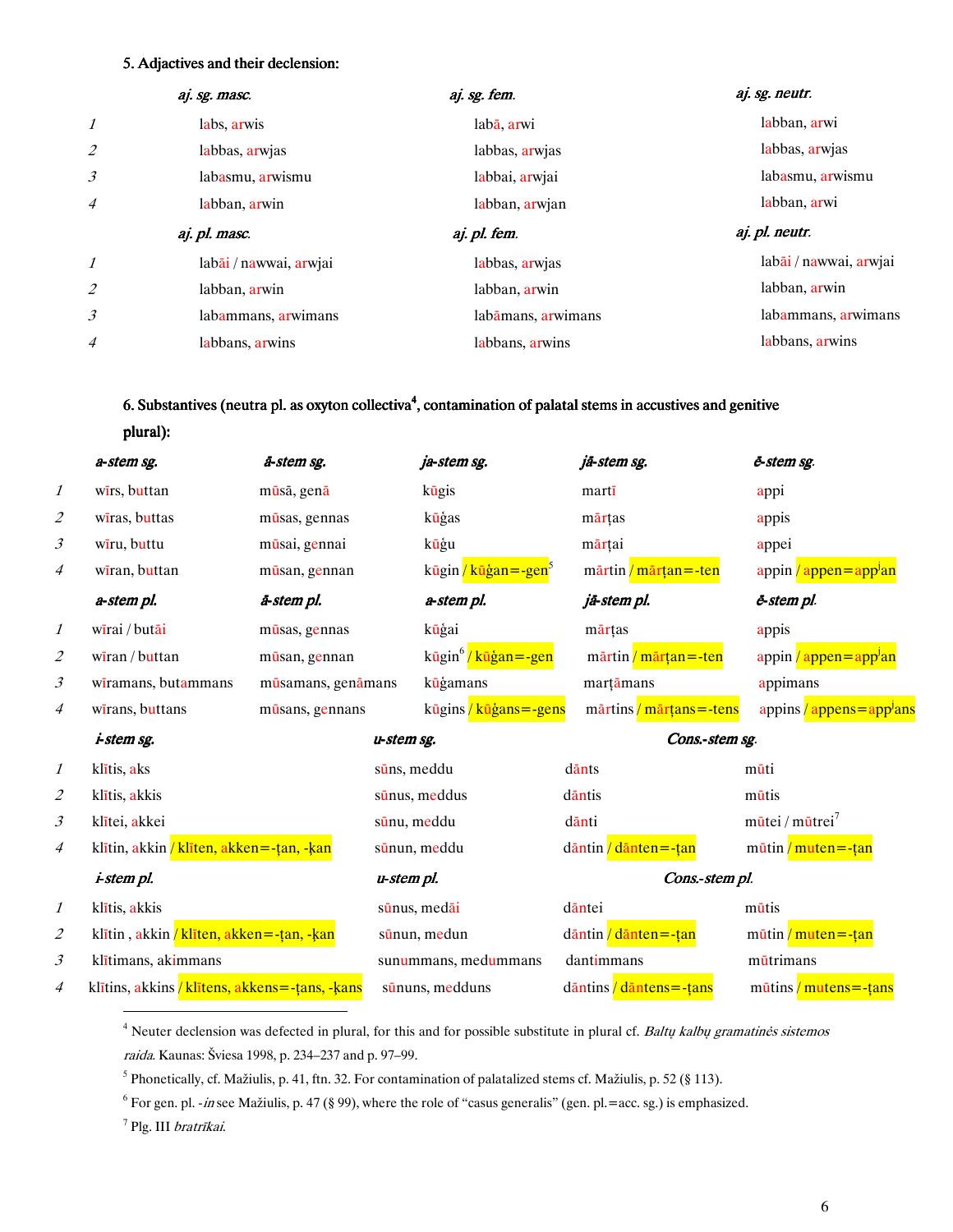### 7. Verbs and their conjugation:

|    |                 |                    |                  | <b>Present Indicative</b> |                |                  |              |                  |
|----|-----------------|--------------------|------------------|---------------------------|----------------|------------------|--------------|------------------|
|    |                 | athematic          |                  |                           | thematic       |                  |              |                  |
| as |                 | asma mes asmai     | treppa treppimai |                           | imma immimai   | glabja glabbimai |              | alksta alkstimai |
| tu |                 | assei jūs astei    | treppa treppitei |                           | imma immitei   | glabja glabbitei |              | alksta alkstitei |
|    | tāns, tenēi ast |                    | treppa           |                           | imma           | glabja           |              | alksta           |
|    |                 |                    |                  |                           |                |                  |              |                  |
|    |                 |                    |                  | <b>Past Indicative</b>    |                |                  |              |                  |
| as | bēi             | mes bēimai         | treppa treppamai |                           | immi immimai   | glābi glābimai   |              | alka alkamai     |
| tu | bēi             | jūs bēitei         | treppa treppatei |                           | immi immitei   | glābi glābitei   | alka alkatei |                  |
|    | tāns, tenēi bēi |                    | treppa           | immi                      |                | glābi            | alka         |                  |
|    |                 |                    |                  |                           |                |                  |              |                  |
|    |                 |                    |                  | <b>Present Indicative</b> |                |                  |              |                  |
|    |                 | athematic          |                  | thematic                  |                |                  |              |                  |
| as | jāi             | mes jāmai          | līnka līnkimai   |                           | lēnķa lēnkimai | tur              | turrimai     |                  |
| tu |                 | jāsei jūs jātei    | līnka līnkitei   |                           | lēnķa lēnkitei | tur turritei     |              |                  |
|    | tāns, tenēi jāt |                    | līnka            |                           | lēnka          | tur              |              |                  |
|    |                 |                    |                  |                           |                |                  |              |                  |
|    |                 |                    |                  | <b>Past Indicative</b>    |                |                  |              |                  |
| as | jāi             | mes jāimai         | likka likkamai   |                           | lēnki lēnkimai | turēi turēimai   |              |                  |
| tu | jāi             | jūs jāitei         | likka likkatei   |                           | lēnki lēnkitei | turei tureitei   |              |                  |
|    | tāns, tenēi jāi |                    | likka            | lēnki                     |                | turēi            |              |                  |
|    |                 |                    |                  | <b>Present Indicative</b> |                |                  |              |                  |
|    |                 |                    |                  | half thematic (athematic) |                |                  |              |                  |
|    |                 | as maitāi          | mes maitāimai    | segei                     | segēimai       |                  |              |                  |
|    |                 | tū maitāi          | jūs maitāitei    | segēi                     | segēitei       |                  |              |                  |
|    |                 | tāns, tenēi maitāi |                  | segēi                     |                |                  |              |                  |
|    |                 |                    |                  | <b>Past Indicative</b>    |                |                  |              |                  |
|    |                 |                    |                  |                           |                |                  |              |                  |
|    |                 | as maitāi          | mes maitāimai    | segēi                     | segēimai       |                  |              |                  |
|    |                 | tū maitāi          | jūs maitāitei    | segēi                     | segēitei       |                  |              |                  |
|    |                 | tāns, tenēi maitāi |                  | segēi                     |                |                  |              |                  |

### 8. Text (Pater Noster in Experimental Prussian):

Nūss Tāwa, kas assei en dāngu, pastāsei swintintan Twajs emmens, perēisei Twajā rikī, Twajs kwāits audāsei si kāigi en dāngu, tīt dīgi na zemmin. Nūsan dēininan geītin dāis nūmans šandēinan, be etwērpjais nūmans nūsans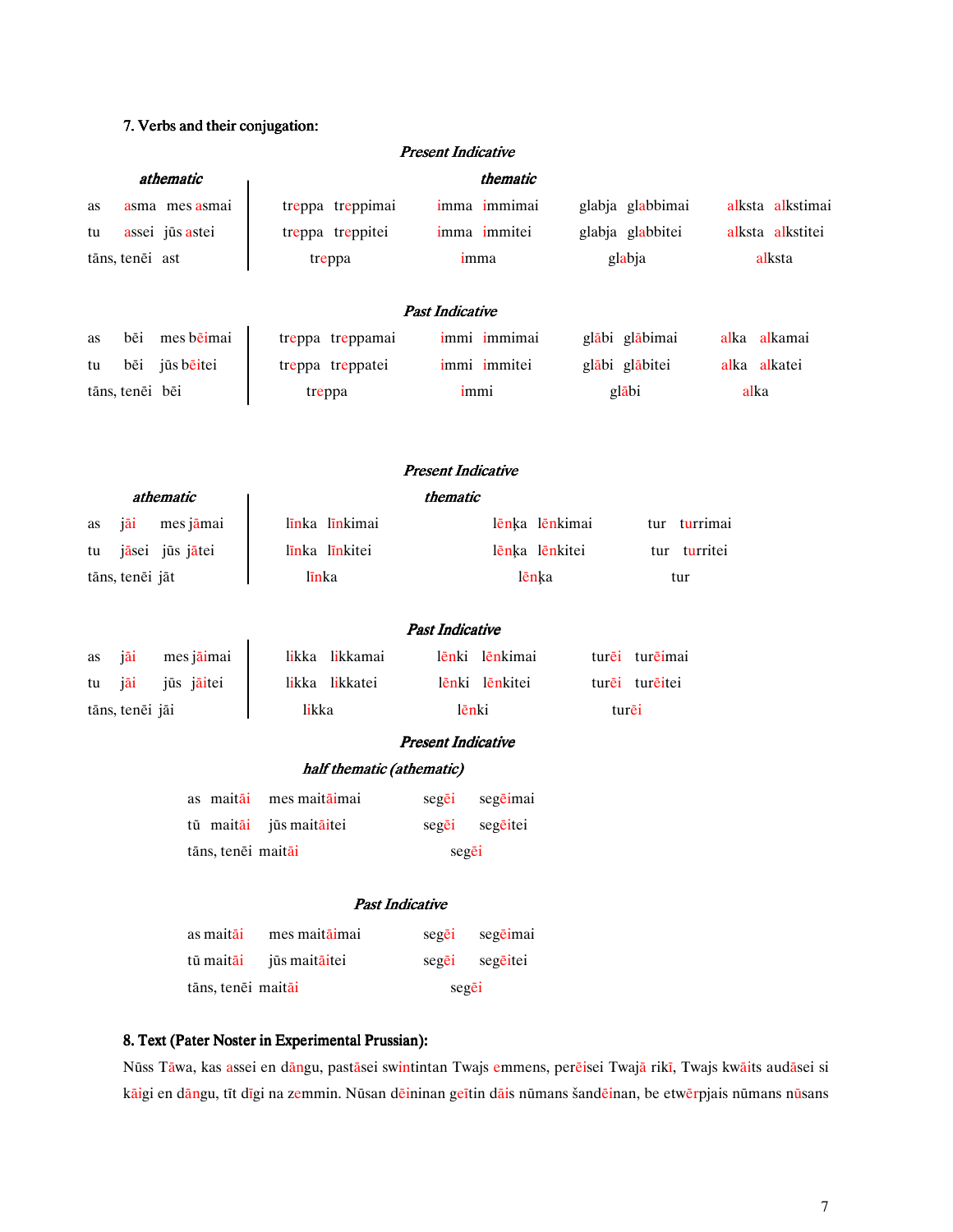<mark>āu</mark>šautins, kāigi mes etwērpimai nūsamans aušautenīkamans. Be ni weddais mans en perbandāsnan, šlāit izrankīs mans ezze w<mark>ār</mark>gu, beggi Twajā ast rikī, warē be zmūnis emprābutskan. Amen.

#### [The same from the 3rd Catechism:

Tāwa noūson kas tu essei endangon. Swintints wīrst twais Emnes. Perēit twais Rijks. Twais Quāits audāsin kāgi endangon tijt dēigi nosemien. Nouson deinennin geitien dais noūmans schan deinan. Bhe etwerpeis noūmas nousons āuschautins, kai mes etwērpimai noūsons auschautenīkamans. Bhe ni weddeis mans emperbandāsnan. Schlāit isrankeis mans esse wissan wargan.]

# 2. Pomesanian (Pamedian)

Pomesanian, as one can judge from material of the Elbing Dictionary, as well as from geographical names of almost all regions of Baltic Prussia (even of Samland, recorded since the 13<sup>th</sup> c.) was near to Common Prussian reconstructed by Vytautas Mažiulis<sup>8</sup>:

#### 1. Vocals:

|                           | long |                 | short   |        |
|---------------------------|------|-----------------|---------|--------|
| ${}^*\tilde{u}$           |      | $*$ ,           | ${}^*u$ | $*$ .  |
| ${}^*\!\bar{\mathcal{O}}$ |      |                 |         |        |
| ${}^*{\!}5$               |      | ${}^*\!\bar{e}$ | $a^*a$  | $e^*e$ |

The short a was back and near to  $\alpha$  ( $\partial$ ). \* 5 and \*  $\bar{\rho}$  were lower back open and higher narrow vocals respectively, but the phoneme \*  $\tilde{\rho}$ manifested in two allophones: a stressed narrower \* [ $\tilde{\rho}$ ], an unstressed broader \* [ $\tilde{\rho}$ ]. The latter coincided with the pronunciation of the phoneme \*5, but in Pomesanian all these differences seem to have been eliminated except several words where the phoneme  $*\bar{\rho}$  was still preserved.

Diphthongs were *ai, ei, au,* as well as *an, en, am, em, in, im, al, el, il* in close syllables.

There was a **syllabic accent (tone)**, having a strengthened beginning and a lengthened continuation (a circumflex tone, e.g.  $\tilde{a}$ ), and a higher finale (an acute tone, e.g.  $\tilde{a}$ ), as in Greek. In diphthongs the circumflex tone was placed on their first component but the acute was placed on their second component. The circumflexized diphthongs *ãi, ãn, ãm*, when stressed, were pronounced [ $\delta$ *i*], [ $\delta$ *n*], [ $\delta$ *m*], their first components being even diphthongized in turn.

When we spell the diphthongs *aī, eī, aū, āi, ēi, āu, ān, ēn, ām, ēm, īn, īm, āl, ēl, īl* to Abel Will's manner, one must

have in mind that not length, but tone is marked in this way (the tone somehow lengthens the first or the second component of the diphthong in respect to the other component of course).

#### 2. Consonants:

Labial stops  $b, p$ , labial resonant m, bilabial resonant w. Dental stops  $d$ ,  $t$ , dental resonant  $n$ . Guttural stops  $g, k$ .

 $\overline{a}$ 

<sup>&</sup>lt;sup>8</sup> Mažiulis, p. 21.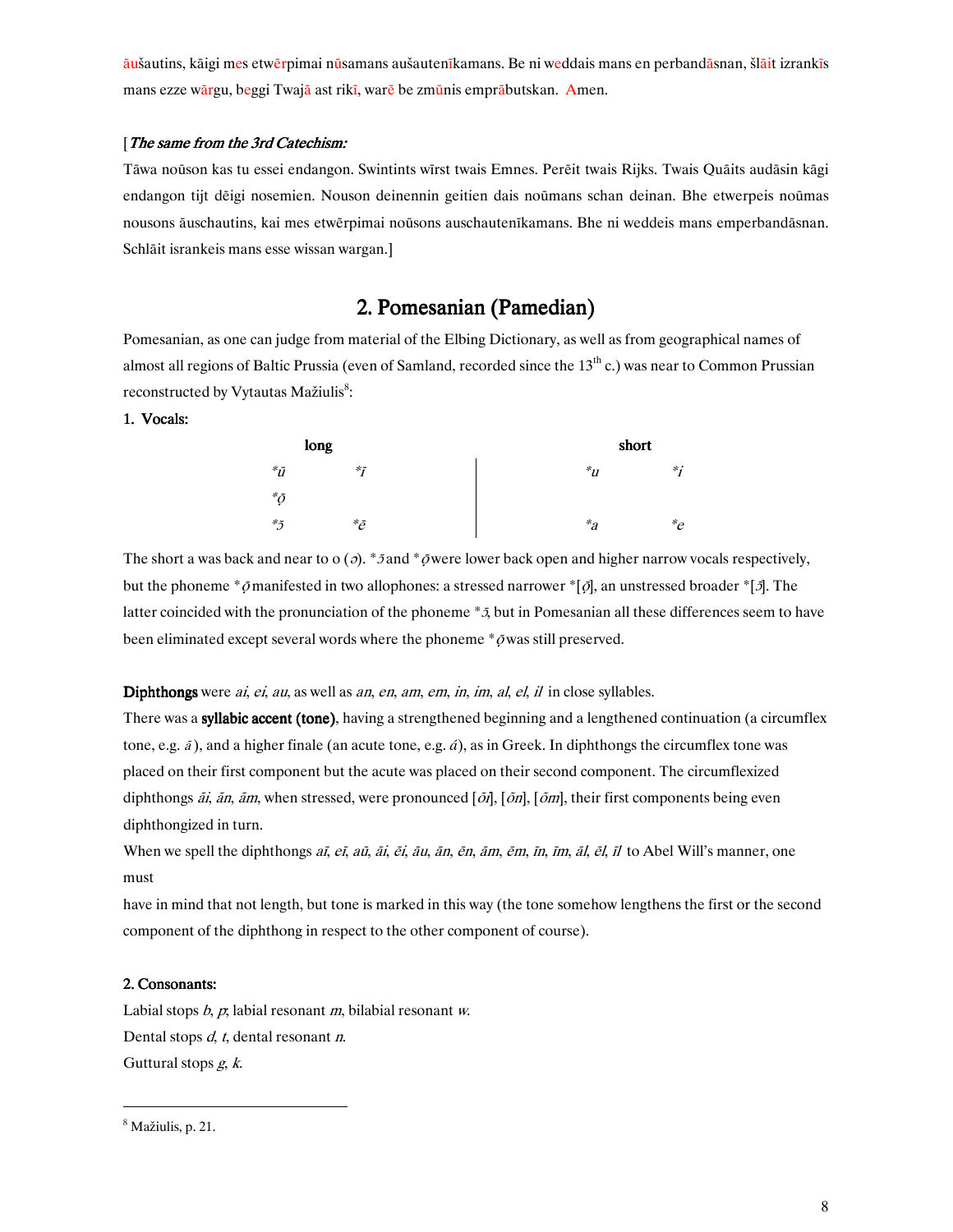Sibilants s, z, and (probably rustling-hissing alveolo-palatals)  $\zeta$ ,  $\zeta$  (cf. *crausios* \* [*krausios*] < \* *krausios*), as in Samlandian (cf. German spellings *schan* \* [*śan*] vs. *lise* \* [*liźa*]<sup>9</sup>.

Linguovelar r, palatal linguolateral  $I(keleranco*[kel'arankō], ladis*[I'ed's], with a Lithuanian like open e after$ a palatal (cf. wargien \* [var'an] vs. gertistian \* [gertist'an]), cf. Samlandian kaulei | kaulan | kaūlins)<sup>10</sup>. Palatal resonant j.

Whether there existed palatalization of consonants in Pamedian, is a problem. The above mentioned result of a historical palatalization  $sj + a$  back vocal  $> /s/$  is attested in *schutuan* (< \* sjū-) etc. Therefore, such spellings, as garian, median in the Elbing Vocabulary, rather reflect a pronunciation [med'an], [gar'an] than [medjan], [garjan]. For this cf. three instances same \* [z'eme], samy'e \* [z'em'en] and angurgis \* [angur'is] only. The fate of dl, tl is ambigous (addle but clokis).

#### 3. Derivation (Samlandian Catechisms, I, II, III, and other material also used):

A stem may be thematic (with a historical vowel  $a / e$  before an ending), or athematic (i.e. without this "theme"). A suf. -ja- was used to derive substantives from nouns and verbs: seamis = \*zeimis  $\xi$  \* zeimo, boadis = \*bodis  $\leftarrow$  III (em)-badd-(ussisi).

With a suf. -inika-/-enika- substantives meaning "possessor of a feature" were derived from other substantives and verbs (*balgniniks*  $\leftarrow$  *balgnan*, *medenix*  $\leftarrow$  *median*).

A suf. -ika- with a thematic vowel a was used to derive agent nouns from infinitives (schuwikis, gen. \*  $\zeta$  suwikas  $\zeta$ \*sjūt: here and further the letter 's' is used traditionally for theoretical sound  $\zeta$  see above), as well as to mark male animals in respect to basic feminine appellative (*lonix*, gen. \**lonikas*  $\leftarrow$  \**loni*), or to derive substantives from adjectives (III swintickens, gen. sg. \*swintikas  $\leftarrow$  III swints). Sometimes it may be met as an archaic diminutive suffix (kuliks, III gannikan).

For diminutives a suf. *-ika* was widely used (III *bratrikai*). There were also diminutive forms with a suf. *-uka-*(sometimes used to derive a name of a male animal from that of a female animal, cf. wosus  $\leftarrow$  wosee), as well as with the suffixes -uzja-/-uze (geguse), -elja-(patowelis  $\leftarrow$  towis).

A suf. -istja- was used to derive neuter gender diminutives for the names of young animals (*gertistian*).

Suf -ina-, -ilja- were used to derive masculine names of animals (awins), insects (sirsilis) from substantives.

A suf. -ila- was used to derive masculine agent nouns from verbs (Doc Waidel = gen. \* waidilas  $\epsilon$  \* waid-).

Suf. -*tõja*-, -*ēja*-, -*ija*- were used to derive agent nouns from verbs and nouns (*artoys*  $\leftarrow$  \**ar-, gewineis* = \* gewinejs  $\leftarrow$  \* gewin-, medies = \* medis, gen. \* medijas  $\leftarrow$  \* medi-ot-).

A suf. -*eilja-*, -*eilė*, -*ailė* was used to derive substantives from nouns (*crupeyle, scritayle*  $\leftarrow$  \**skrita*-).

A suf.  $\cdot$ *inī*/ $\cdot$ *injō* was used to derive feminine substantives from masculine substantives (*lūdini*  $\leftarrow$  *lūdis*).

A suf. -*aína*- was used to derive adjectives from nouns (substantivized *denayno*  $\leftarrow$  *deinan*: the quality *ay*, not  $*oy$ , points to an acute tone on the second component of the diphthong).

A suf. -ina- was used to derive adjectives from substantives (I deininan  $\leftarrow$  deinan) and verbs (III länkinan).

A suf. - *ūsta*- was used to derive adjectives from adjectives (*kailūst*-  $\leftarrow$  *kail-s*).

A suf. -ewa-, -awa-, -awō was used to derive adjectives (later substantivized) from other adjectives (garrewingi, drūcktaw  $\leftarrow$  \* drūkts, III drūktai, gabawo  $\leftarrow$  \* geb.).

 $^{9}$  Baltistica 45(1), 2010, 137–138.

 $10$  Old Prussian Written Monuments, p. 209, ftn. 4.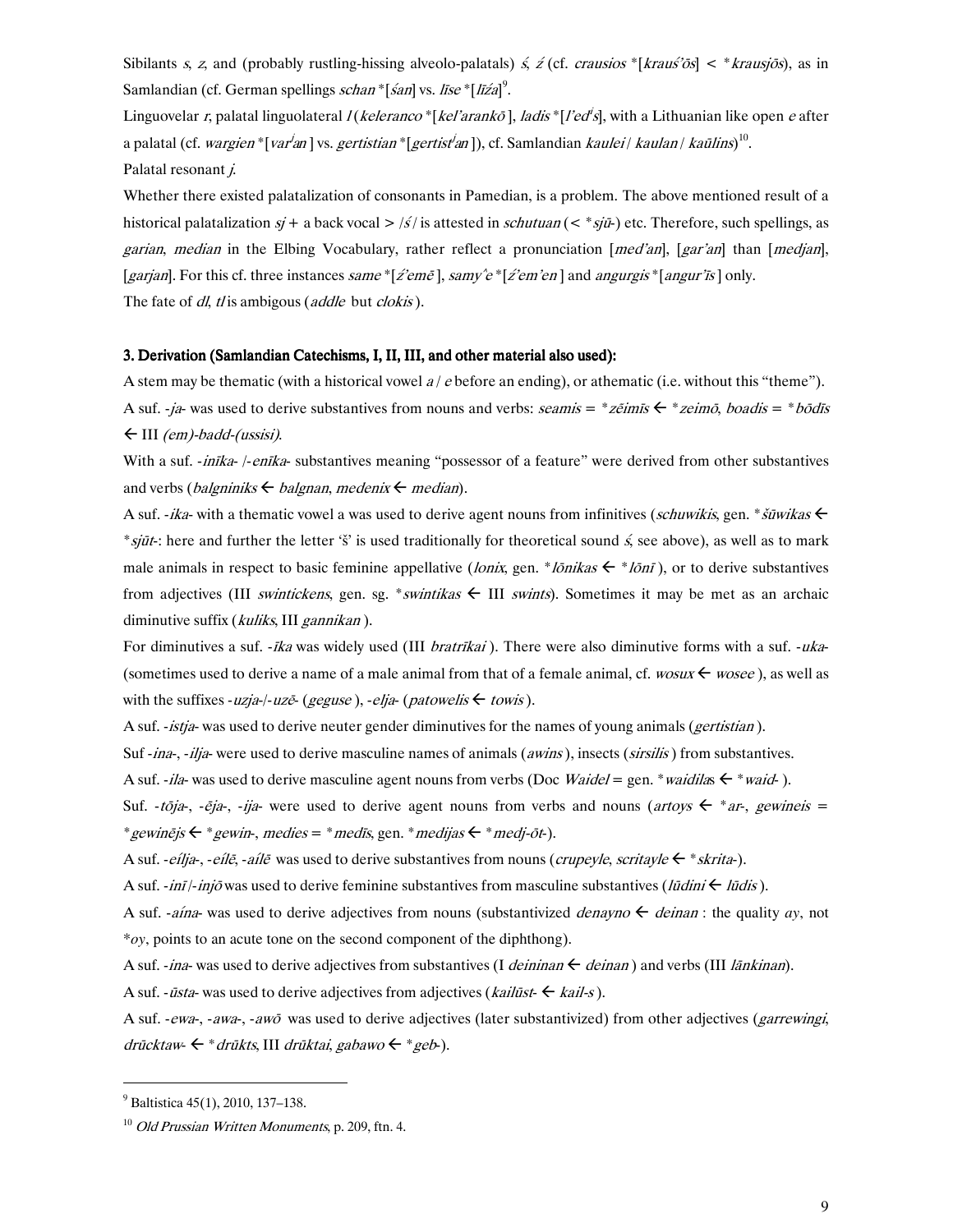A suf. - ma- was used to derive ordinal numbers from cardinal numbers (septmas).

Suf. -ima-, -uma-, -ōma- were used to derive adjectives from other adjectives (III aucktimm-iskū, Doc Auctume  $\leftarrow^*$  aukt, III aucktai-, III - tickrōms  $\leftarrow^*$  tikra-, III tickra).

A complex suf. - mina- was used to derive ability adjectives from verbs (III *enimumne* = \* *enima-mina*  $\leftarrow$  *en-im*-). An archaic suf. -(i)es-derived adjective and adverb comparatives from adjectives (III muisieson =  $*$  muisiesan < \**mais-es*). Its variant suf. -*(j)isja-/-isi* was used to derive adjective and adverb comparatives from stems: -*a* (III) maldaisins < \* malda-jis-), -i (III tālis), \*-au /-u (III tauwyschies < \* tauwjisjas, \* gilu-isi-s), or zero (III tūls <  $*$  tūl-isi).

A particle ukawas used to derive superlatives from adjectives (ucka isarwiskai).

A suf. - ota- was used to derive quality adjectives, sometimes later substantivized, from substantives (III deiwūtai  $\leftarrow$  deiws).

A suf. -inga- was widely used to derive adjectives (possibly substantivized) from nouns (ragingis  $\epsilon$  ragis).

A suf. -iska- was used to derive adjectives from nouns.

Adjectives with the suffix fem.  $-i s k \bar{\sigma}$  could be substantivized in an abstract meaning (III *labbisku*).

With suf. -istō, -ibē abstract substantives were derived from concrete substantives (cristionisto, pagonbe).

A complex suf.  $-i\bar{n}\bar{e}$  was used to derive abstract substantives from adjectives (III acc. *maldūnin* < nom. \* maldūnē).

A complex suf. - $\delta n \tilde{e}$  was used to derive abstract substantives from verbs (*medione* < \* *medi*- $\tilde{\sigma}$ ).

A suf. - $\bar{o}$  was used to derive abstract substantives from verbs (corto < \* kurt-, stroio < \* stru-/ strau-).

A suf.-ago was used to derive substantives with a concretized meaning from other substantives (karyago  $\leftarrow$  $kragis = *karis$ , but a suf. -igo was used to derive substantives meaning instruments from verbs (*wedigo*).

-ta resp. -tō was a suffix used in primarily derived ordinal numerals (III kettwirts) and passive past participles (III enimts) as in all Baltic and Slavic languages. Beside that, it was used to derive later substantivized adjectives (*meltan* = \**miltan*) and other adjectives from verbs ( $\epsilon$ \**mil*-/\**mel*-/\**mal*-; III *aucktai*-,\**aukta*- $\epsilon$ \**aug*-).

A suf. *-etō* /-atō was used to derived substantives (sometimes abstract substantives) from nouns (bruneto  $\leftarrow$ \* brūn-, giwato ← III gijwan).

A "participle" athematic suf.  $-(e)$ nt-was used to derive substantives from verbs and substantives (as early as in the West-Baltic or Proto-Baltic): *dantis*, III smunents.

A suf. *-utia-* was used to derive substantives with a concretized meaning (*nagutis*).

A suf. -*aítō* was used to derive substantives with a a collective meaning from nouns (*sliwaytos*).

A suf. -ijō was used to derive substantives with a collective meaning from other substantives (Top Warnye, Warnien 1341 = Warn-ijō  $\leftarrow$  warne).

A complex suf. - *ewia*- was used to derive names of profession from verbs (III *mukinewis*  $\leftarrow$  III *mukin-t*).

A suf. - wō was used to derive names of space or places (Top Siddau - Seduwo 1419).

Suf.  $-l\bar{e}$ ,  $-w\bar{o}$  were used to derive substantives from infinitives; these substantives meant a product of an action (III peisālei ← peisā-ton, stolwo = \* skōlwō ← \* skel-).

Athematic *i*-stem suf. -*ti*- and -*sti*- were used to derive names of tools from verbs (*pagaptis*, *\*krumpstis*).

Suf. -tl-/-kl-, -ulē-, -ūna- were used to derive names of tools from verbs (piuclan, wadule, malunis).

A suf.  $-t(u)w\tilde{e}$ ,  $-t(u)wa$ - was used to derive names of tools or means to do smth. from verbs (schutuan).

A suf. -*eina*- was used to derive substantives meaning a place for what was meant by a substantive from which they were derived (*seweynis* =  $*$  *suweina*).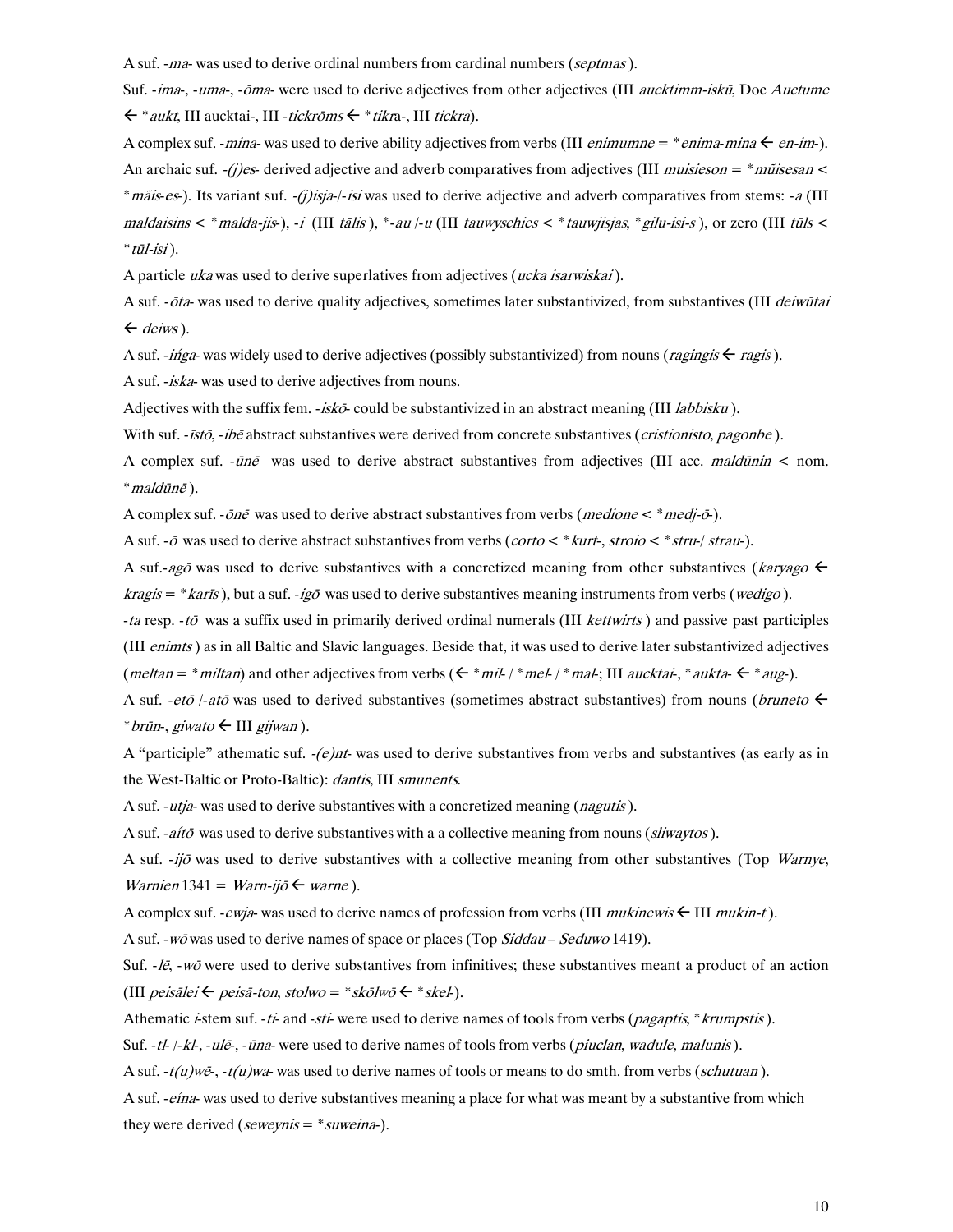Suf. - snō / - senja- was used to derive names of action from corresponding verbs (III etwerpsnā, III bousennis).

A suf.  $-\bar{\sigma}$  (inf.  $-\bar{\sigma}$ ) was used together with the full grade of the root vowel to derive causative verbs from other verbs (*lāiku, laikūt ← lik-t-, polīnka*).

A suf.  $-\bar{\sigma}$  (inf.  $-\bar{t}$ ) was used to derive verbs from adjectives (III giwa, III giwa  $\leftarrow$  III gijwans).

Suf. -ija- was used to derive verbs from nouns (III *grīki si* < III *grīkas*).

Suf. -ōja-, -ēja- were used to derive verbs (iteratives among them) from verbs and nouns (III dwigubbū, III dwibugūt ← \* dwigubs, III druwē, III druwīt ← III drūwis).

A suf. -ina- was used to derive causative verbs and iteratives (often with the full grade of the root vowel) from verbs and nouns (III *swintina*, III *swintint*  $\leftarrow$  III *swints*).

A suf. - *ina*- was used to derive names of dwellers from the names of places of dwelling (III *kaimīnan*  $\leftarrow$  *caymis*). A suf. -alwas used for (quasi-) onomatopoetic derivation of names of birds (\**parpolis, gegalis, penpalo*).

Suf. -  $\bar{O}l\bar{e}$  was used to derive characteristics for living beings, mostly animals (gramboale).

Suf. -ana-, -ãima-, -aū́ta-, -aínja-, -eíkō, -eínja-, -enja-, -sō were used to derive characteristics for masculine persons from verbs (Pers *Diwanus, Candeym, Gedaucz, Begayne, Jodeyko, Cropeyns, Dargenne, Lixa*).

Suf. -*ītja-, -ita-, -etō, -elja- |-elē, -ul-, -aíta-, -aínja-, -eína-, -inō, -ōnō* /*-ōnē, -ijō, -ōja-, -istja-, -men-* etc. were used to derive geographical names (Top Sirgite, Wusiniz, Algetos, Labelles, Aucul, Wangayten, Alkayne, Golteynis, Spandyno, Kympone, Warnye, Laxdogen, Perwangsten, Gilmen).

#### 4. Pronouns and their declension can be reconstructed on the basis of the Catechisms in this way:

|           | 1 pers. sg.                | 2 pers. sg.                                            | 3 pers. refl.                  |
|-----------|----------------------------|--------------------------------------------------------|--------------------------------|
| $(1)$ Nom | es                         | $\ensuremath{\mathsf{t}}\bar{\ensuremath{\mathsf{u}}}$ |                                |
| $(2)$ Gen | majase                     | twajase                                                | swajase                        |
| $(3)$ Dat | menei, mōi / mei / mi      | tebei, twōi / tei / ti                                 | sebei, swōi / sei / si         |
| $(4)$ Acc | $men$ / mi                 | ten/ti                                                 | sen / si                       |
|           | 1 pers. pl.                | 2 pers. pl.                                            |                                |
| 1         | mes                        | jūs                                                    |                                |
| 2         | nūse                       | jūse                                                   |                                |
| 3         | nūmans                     | jūmans                                                 |                                |
| 4         | mańs / mōs                 | wans / wōs                                             |                                |
|           | 1 pers. sg. possess.sg.    | 2 pers. sg. possess.                                   | 3 pers. possess.               |
| $(1)$ Nom | majase / majs, majo, majan | twajase / twajs, twajo, twajan                         | swajase / swajs, swajo, swajan |
| $(2)$ Gen | majase, majases, majase    | twajase, twajases, twajase                             | swajase, swajases, swajase     |
| $(3)$ Dat | majasmō, majasei, majasmō  | twajasmō, twajasei. twajasmō                           | swajasmō, swajasei, swajasmō   |
| $(1)$ Acc | majan                      | twajan                                                 | swajan                         |
|           | pl.                        | pl.                                                    |                                |
| 1         | majoi, majos, majoi        | twajoi, twajos, twajoi                                 |                                |
| 2         | majeisan                   | twajeisan                                              |                                |
| 3         | majeimans                  | twajeimans                                             |                                |
| 4         | majańs                     | twajans                                                |                                |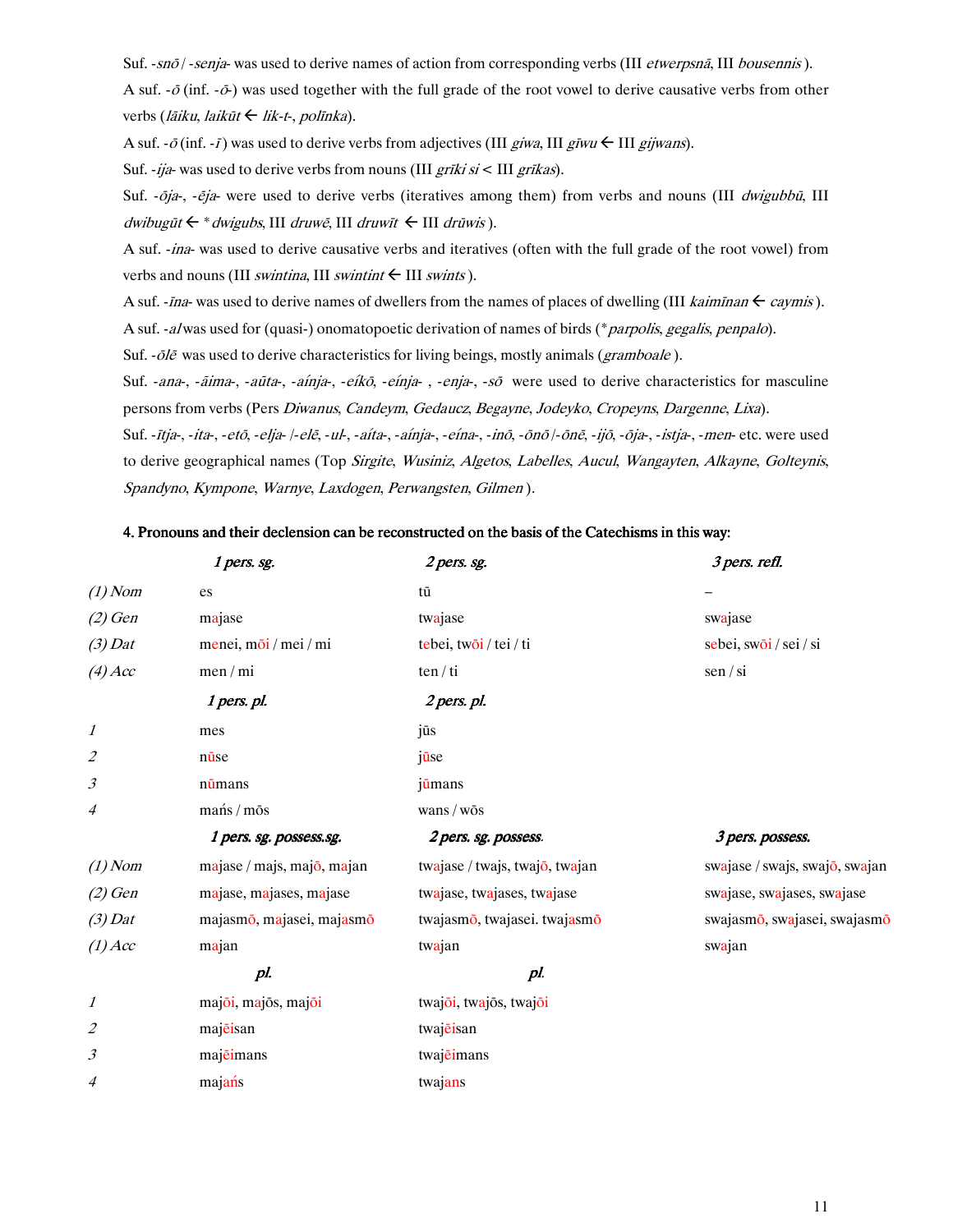|                | 1 pers. pl. possess. sg.                    | 2 pers. pl. possess. sg.                     |
|----------------|---------------------------------------------|----------------------------------------------|
| $\mathcal{I}$  | $n\bar{u}$ se / $n\bar{u}$ sis, nūso, nūsan | jūse / jūsis, jūs $\bar{o}$ , jūsan          |
| 2              | nuse, nuses, nuse                           | $j\bar{u}$ se, $j\bar{u}$ ses, $j\bar{u}$ se |
| 3              | nūsmo, nūsei, nūsmo                         | jūsmō, jūsei, jūsmō                          |
| $\overline{4}$ | nusan                                       | jūsan                                        |
|                |                                             |                                              |

|                             | pl.                                | pl.                 | pl.                    |
|-----------------------------|------------------------------------|---------------------|------------------------|
| $\mathcal{I}$               | nūsoi, nūsos, nūsoi                | jūsoi, jūsos, jūsoi | swajoi, swajos, swajoi |
| $\mathcal{Z}_{\mathcal{Z}}$ | nūsēisan                           | jūsēisan            | swajeisan              |
| $\mathfrak{Z}$              | nūsēimans                          | jūsēimans           | swajeimans             |
| 4                           | nūsans                             | jūsans              | swajans                |
|                             | dem. sg. masc.                     | dem. sg. fem.       | dem. sg. neutr.        |
| $\mathcal{I}$               | $t\bar{a}$ ns / $t\bar{o}$ ns, šis | tenō, šī            | tenan, šin             |
| $\overline{2}$              | tenese, šise                       | teneses, šises      | tenese, šise           |
| $\mathfrak{Z}$              | tenesmō, šismō                     | tenesei, šisei      | tenesmō, šismō         |
| 4                           | tenan, šin                         | tenan, šan          | tenan, šin             |
|                             | dem. pl. masc.                     | dem. pl. fem.       | dem. pl. neutr.        |
| 1                           | tenēi, šāi / šōi                   | tenōs, šōs          | tenēi, šāi / šōi       |
| 2                           | tenējsan, šējsan                   | tenējsan, šējsan    | tenējsan, šējsan       |
| $\mathfrak{Z}$              | tenējmans, šējmans                 | tenējmans, šējmans  | tenējmans, šējmans     |
| $\overline{4}$              | tenans, šins                       | tenans, šans        | tenans, šins           |

# 5. Adjectives and their declension can be reconstructed on the basis of the Catechisms and Lithuanian in this way:

|                          | aj. sg. masc.                   | aj. sg. fem.         | aj. sg. neutr.                   |
|--------------------------|---------------------------------|----------------------|----------------------------------|
| 1                        | labis, arwis                    | labō, arwī           | laban, arwi                      |
| $\overline{\mathcal{Z}}$ | labase, arwise                  | labos, arwjos        | labase, arwise                   |
| 3                        | labasmo, arwismo                | labaí, arwjai        | labasmo, arwismo                 |
| 4                        | laban, arwin                    | laban, arwjan        | laban, arwi                      |
|                          | aj. pl. masc.                   | aj. pl. fem.         | aj. pl. neutr. $(?)$             |
| 1                        | $lab\overline{o}i/nawai, arwīs$ | labos, arwjos        | $lab\overline{o}i/nawai$ , arwis |
| 2                        | labeisan, arweisan              | labeisan, arweisan   | labeisan, arweisan               |
|                          |                                 |                      |                                  |
| 3                        | labeimans, arweimans            | labēimans, arwēimans | labeimans, arweimans             |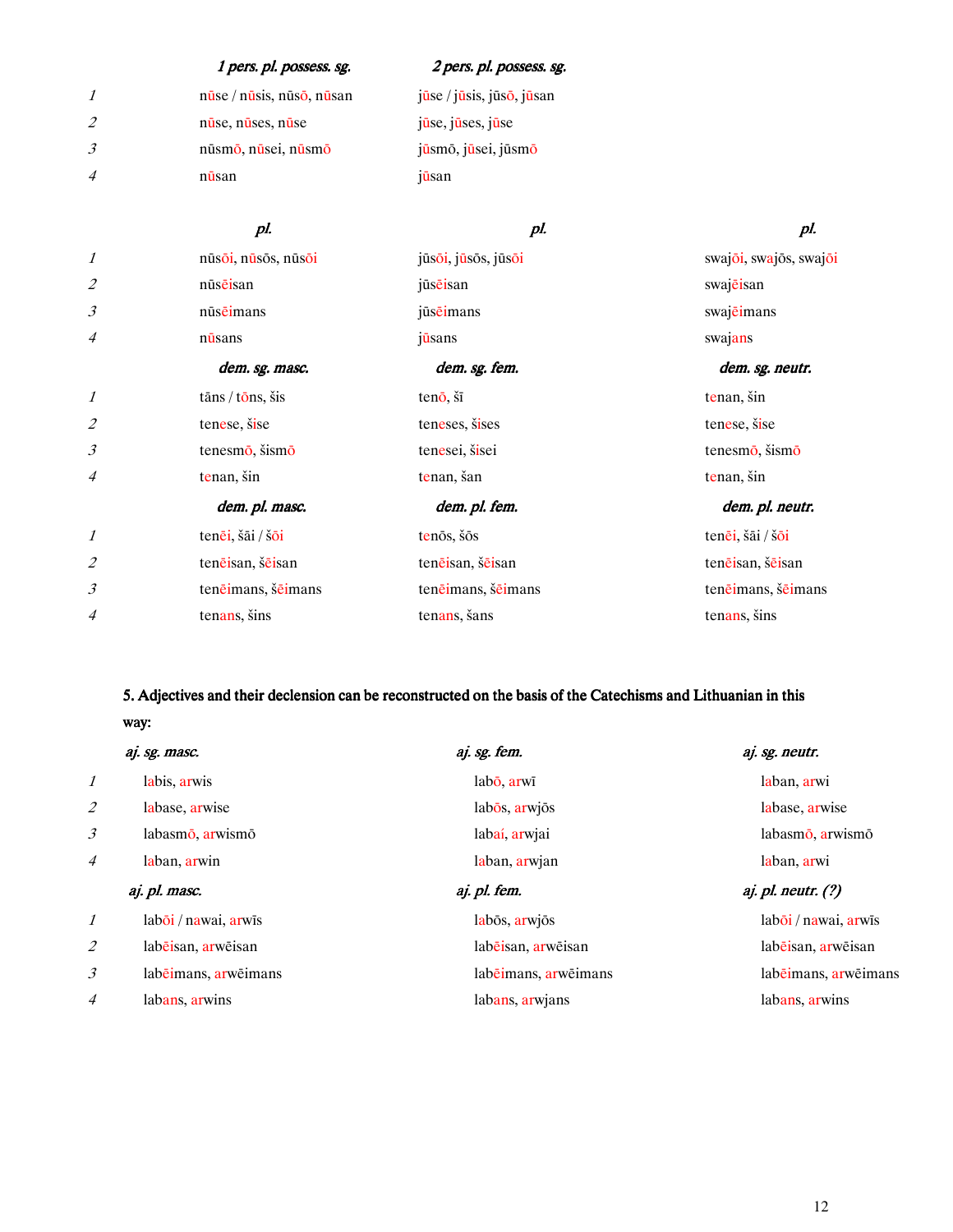6. Substantives and their declension can be reconstructed on the basis of the Catechisms in this way (oxyton neutr. pl. <sup>11</sup>):

|                             | a-stem sg. masc./neutr.                 | ā-stem sg.         | ja-stem sg. | jā-stem sg. | ē-stem sg. |
|-----------------------------|-----------------------------------------|--------------------|-------------|-------------|------------|
| $\mathcal{I}$               | wiris, butan                            | mūsō, genō         | kūgīs       | mārtī       | apē        |
| $\mathcal{Z}_{\mathcal{Z}}$ | wiras, butas                            | mūsōs, genōs       | kūgjas      | mārtjōs     | apēs       |
| $\mathfrak{Z}$              | wīrō, butō                              | mūsai, genaí       | kūgjō       | mörtjai     | apei       |
| $\overline{4}$              | wiran, butan                            | mūsan, genan       | kūgjan      | mörtjan     | apen       |
|                             | a-stem pl.                              | ā-stem pl.         | ja-stem pl. | jā-stem pl. | ē-stem pl. |
| $\boldsymbol{\mathit{1}}$   | wīrai / butōi                           | mūsōs, genōs       | kūgjai      | mortjos     | apēs       |
| $\mathcal{L}_{\mathcal{L}}$ | wiran / but $\tilde{u}$ n <sup>12</sup> | mūsan, genun       | kūgjan      | mörtjan     | apjan      |
| $\mathfrak{Z}$              | wiramans, butamans                      | mūsōmans, genōmans | kūgjamans   | mārtjōmans  | apēmans    |
| $\overline{4}$              | wirans, butans                          | mūsans, genans     | kūgjans     | mortjans    | apēns      |
|                             | <i>i-stem sg.</i>                       | u-stem sg.         | C-stem sg.  |             |            |
| $\mathcal{I}$               | klētis, akis                            | sūnus, medu        | donts       | mōtē        |            |
| $\mathcal{Z}_{\mathcal{Z}}$ | klētis, akis                            | sūnus, medus       | dāntis      | mōteres     |            |
| $\mathfrak{Z}$              | klētei, akei                            | sūnui, medu        | dönti       | möteri      |            |
| $\overline{4}$              | klētin, akin                            | sūnun, medu        | dōntin      | mōterin     |            |
|                             | <i>i-stem pl.</i>                       | u-stem pl.         | C-stem pl.  |             |            |
| $\mathcal{I}$               | klētīs, akīs                            | sūnūs, medōi       | dontes      | moteres     |            |
| $\mathcal{Z}_{\mathcal{Z}}$ | klētjan, akjun                          | sūnun, medun       | dāntun      | moteran     |            |
| $\mathfrak{Z}$              | klētimans, akimans                      | sūnumans, medumans | dāntimans   | mōterimans  |            |
| $\overline{4}$              | klētins, akins                          | sūnuns, meduns     | dāntins     | moterins    |            |

#### 7. Verbs and their conjugation can be reconstructed on the basis of the Catechisms in this way:

#### Present Indicative

| <i>athematic</i>       |        | thematic                    |       |                |     |             |                 |        |          |                  |      |              |
|------------------------|--------|-----------------------------|-------|----------------|-----|-------------|-----------------|--------|----------|------------------|------|--------------|
| es                     |        | esmi mes esm $\bar{e}^{13}$ |       | trepo trepame  | imō | imamē       | glabjō          |        | glabjamē | alkstō           |      | alkstamē     |
|                        |        | tū esei jūs estē            |       | trepei trepate |     | imei imatē  | glabei glabjatē |        |          | alkstej alkstatē |      |              |
| tāns, tenēi est        |        | trepa                       |       |                | ima |             | glabja          |        | alksta   |                  |      |              |
|                        |        |                             |       |                |     |             |                 |        |          |                  |      |              |
| <b>Past Indicative</b> |        |                             |       |                |     |             |                 |        |          |                  |      |              |
|                        | es bēm | mes bēmē                    | trepo | trepōmē        |     | imjō imēmē  |                 | glōbjō | globēmē  |                  | alkō | alkōmē       |
|                        | tū bēs | jūs bētē                    |       | trepoi trepote |     | imjēi imētē |                 | glōbēi | globētē  |                  |      | alkōi alkōtē |
| tāns, tenēi bē         |        |                             | trepō |                |     | imē         |                 | globē  |          | alkō             |      |              |

 $\overline{a}$ 

 $11$  Cf. above ftn. 4

<sup>&</sup>lt;sup>12</sup> Gen. pl. - *un* in oxyton forms comes from the narrow allophon of the phonem  $*$   $\bar{\rho}$ , cf. Mažiulis, p. 46.

<sup>&</sup>lt;sup>13</sup> Cat. 1 pl. - mai comes from \*-mēi (cf. 2 pl. -tēi, III \*-tei) influenced by thematized 1 sg. \*-ma < \*-mi (to unstressed a, cf. III crixtia), cf. Latv., Lith. esmu. \*-mei, \*-teiwere phonetic allomorphs of \*-mē, \*-tē (cf. 2 pl. III -ti), cf. Mažiulis, p. 84, ftn. 89.